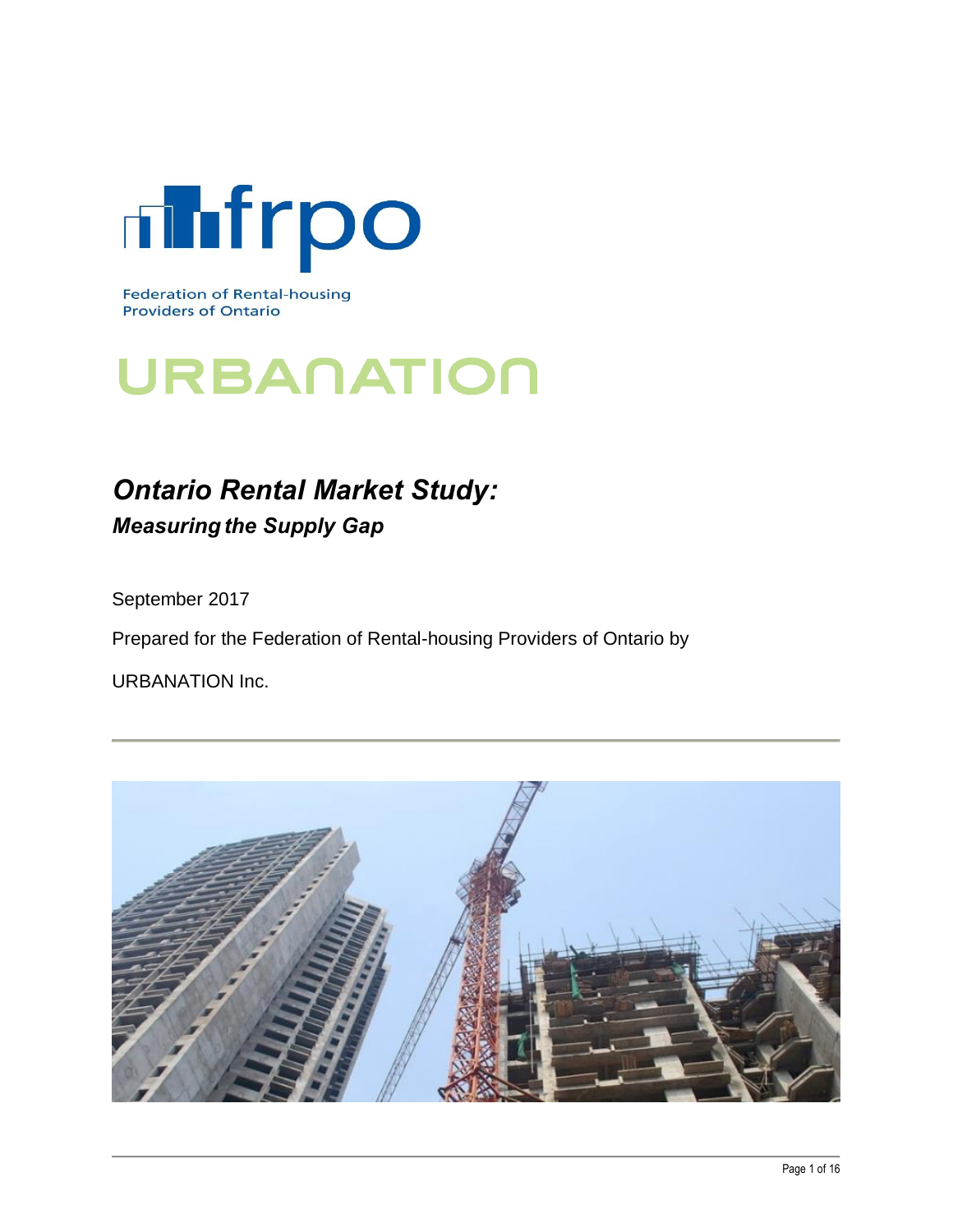# **TABLE OF CONTENTS**

| <b>Section</b> |                               | Page(s)  |  |  |
|----------------|-------------------------------|----------|--|--|
| 1.0            | Summary of Key Findings       | 3        |  |  |
| 2.0            | Introduction and Methodology  | 4-5      |  |  |
| 3.0            | Ontario Rental Market Outlook | $6 - 15$ |  |  |
| 4.0            | <b>Concluding Comments</b>    | 16       |  |  |

## **ABOUT FRPO**

*Since 1985, the Federation of Rental-housing Providers of Ontario (FRPO) has been the voice of Ontario's rental housing industry and the leading advocate for quality rental housing. The Federation of Rental-housing Providers of Ontario is the largest association representing those who own, manage, build and finance, service and supply residential rental homes in Ontario. We have led the rental housing industry in Ontario for over 30 years, offering public advocacy, representation and promotion, industry research, standards and best practices, education and training along with marquee industry events and awards.*

## **ABOUT URBANATION**

*Urbanation is a real estate consulting firm that has been providing market research, in-depth market analysis and consulting services to the condominium and rental housing industry since 1981. Urbanation uses a multi-disciplinary approach that combines empirical research techniques with first-hand observations and qualitative information gathering through relationships built within the industry over the past 30 years. Urbanation's reports monitor the new construction, resale condominium, rental apartment and proposed development markets in the Greater Toronto Area. Urbanation also actively conducts customized research and market feasibility studies across the country for both condominium and purpose-built rental apartment projects. Urbanation's clients include the GTA's largest real estate developers as well as smaller-scale organizations, institutional investors, major lenders, government agencies, and a variety of service providers.*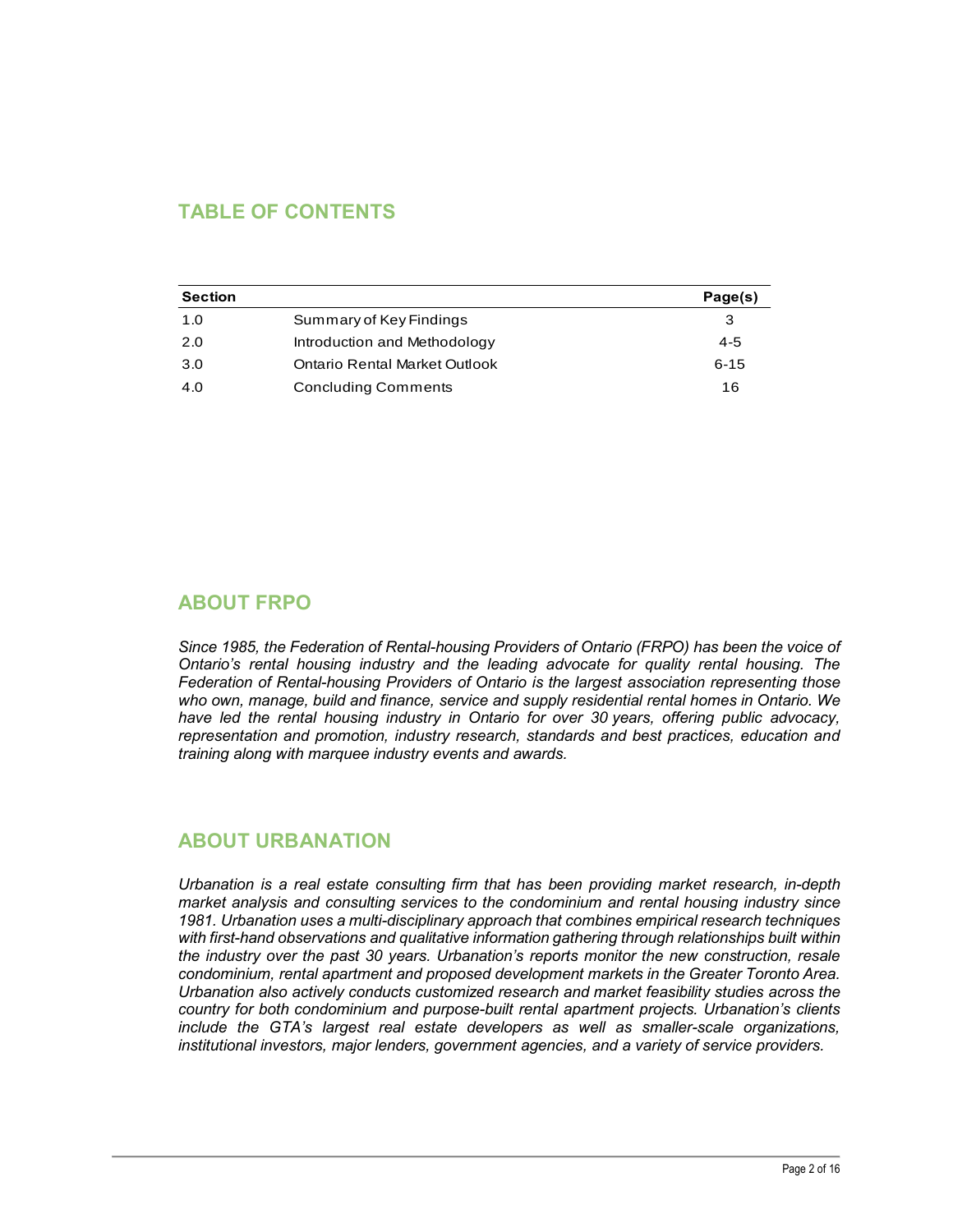# **1.0 SUMMARY OF KEY FINDINGS**

- Rental demand in Ontario has reached multi-decade highs, driven primarily by robust economic and population growth, job creation for prime renter cohorts, and a decline in homeownership affordability. At the same time, supply growth for rentals has been almost entirely comprised of secondary units offered by investors in the condominium market. Purpose-built vacancy rates have fallen to a 15-year low of 2.1% across the province and 1.3% in Toronto as of 2016, with condo vacancy rates in Toronto dropping to a sevenyear low of 1.0%.
- · The recent increase in purpose-built rental construction combined with elevated levels of condominium development are expected to lead to above-average growth in rental supply in the next few years. However, the extension of rent controls to new buildings will eventually cause supply growth to stall, as fewer projects ultimately decide to proceed as rental and condo investors opt to hold their units in the rental market for shorter periods of time than in the past.
- Demand for renting purpose-built and condominium apartments in Ontario is projected to average 34,000 units annually in the coming decade, leaving a supply shortfall of over 6,000 units per year under the baseline development outlook. Without an immediate doubling of rental construction from current levels, further declines in vacancy and intense competition for available units is expected. The delayed increase in required rental development to offset demand could result in an annual supply gap reaching over 10,000 units within 10 years. Without any changes in the supply outlook, a cumulative deficit of 62,500 rental units is expected to be amassed in the coming decade.
- The expected market outcome will lead to increased pressure on the existing stock of purpose-built rentals in Ontario, 85% of which are more than 35 years old. This will require increased levels of investment upgrades to ensure suitable accommodations will be available for a quickly growing population of renters in Ontario. Forthcoming research to be released by FRPO and Urbanation reveals that rental owners spent over \$5 billion in significant renovations over the past five years, representing a meaningful component of Ontario to overall housing industry and making a measurable impact on the province economic growth.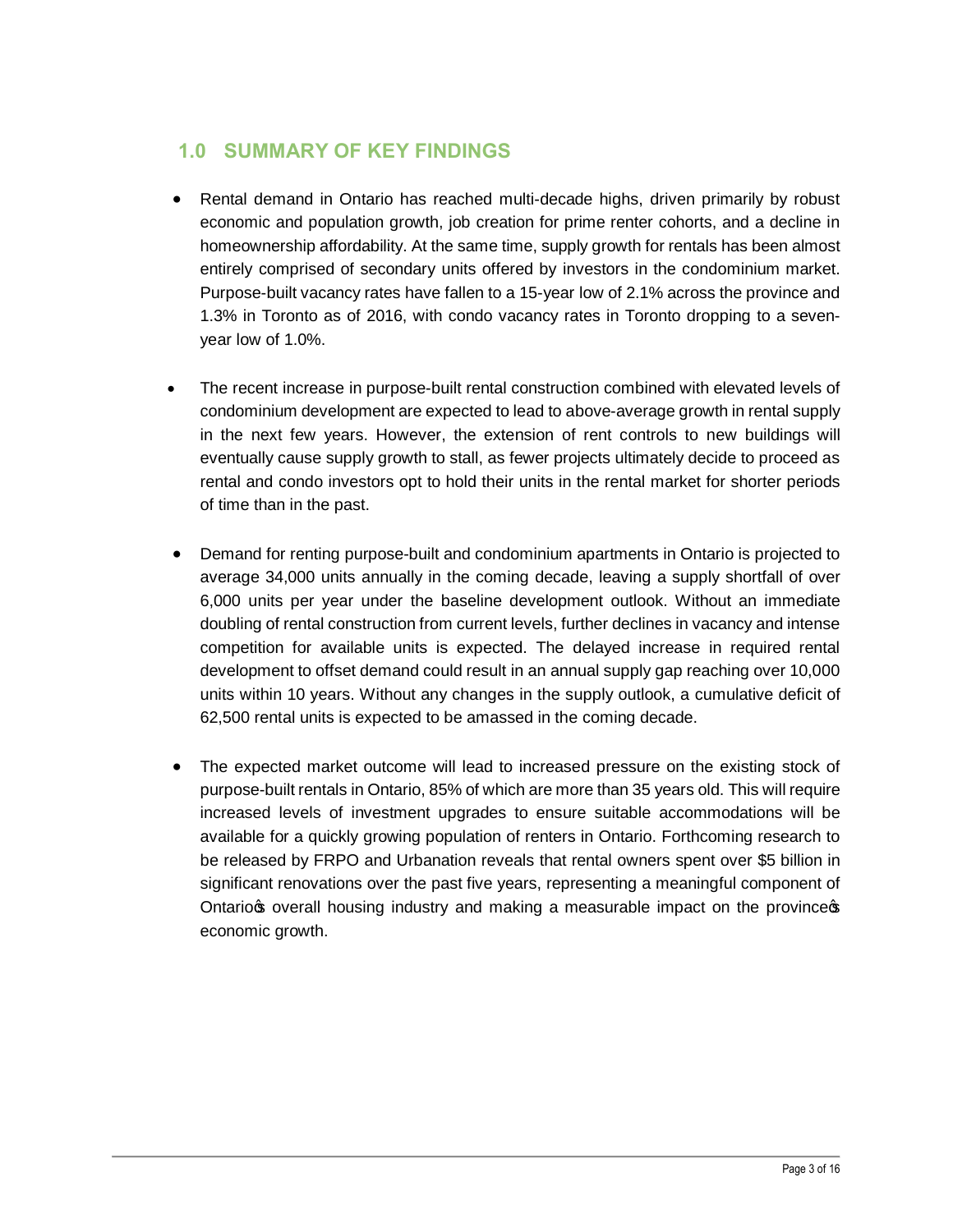# **2.0 INTRODUCTION AND METHODOLOGY**

#### **Background**

In April 2017, the Ontario government announced new housing policies that included the extension of rent control to all rental apartments (previously applied to units built prior to November 1991). Under these changes, landlords would still be able to apply vacancy decontrol and seek above guideline rent increases, where permitted. From a market perspective, the elimination of the post-1991 rent control exemption is understood by most economists and industry analysts to result in less supply through lower turnover and by limiting new rental construction. Therefore, it is believed that investment in the existing stock of rental apartments in the province, most of which were built prior to 1975, will increase in importance in the coming years to provide suitable accommodations for the expanding number of renters.

This research study analyzes and projects overall market conditions for rental apartments in Ontario in the context of the drivers of demand and the outlook for supply. The goal of this exercise being the measurement of required rental apartment development to meet the needs of Ontario households over the next 10 years (i.e. the supply gap) under the new rent regulations.

In a forthcoming research report, the results of a study undertaken by Urbanation and FRPO will be released that measures the value of renovation investment within the existing purposebuilt rental stock. In light of the results of the supply gap study contained within this report, the importance of capital upgrades for the Ontario rental housing market and the overall economy will be examined, along with the role of vacancy decontrol in encouraging such investment.

#### **Overview of Ontario's Rental Housing Stock**

As of the time of writing, the latest available data on the total number of private renter households, occupying dwellings of all types, was reported through the 2011 National Household Survey (NHS) at 1.4 million in Ontario. An updated statistic is scheduled to be released through the 2016 Census results in October 2017. According to Canada Mortgage and Housing Corporation survey data from 2011, there was a total universe of 627,011 private purpose-built rental apartments in Ontario, equal to 45% of the province total rental stock. Statistics Canada also reported as part of the 2011 NHS a condominium rental apartment supply of 102,080 units, bringing the share of total purpose-built and condominium rental apartment units to 52%. The remaining rental stock was mainly comprised of dwellings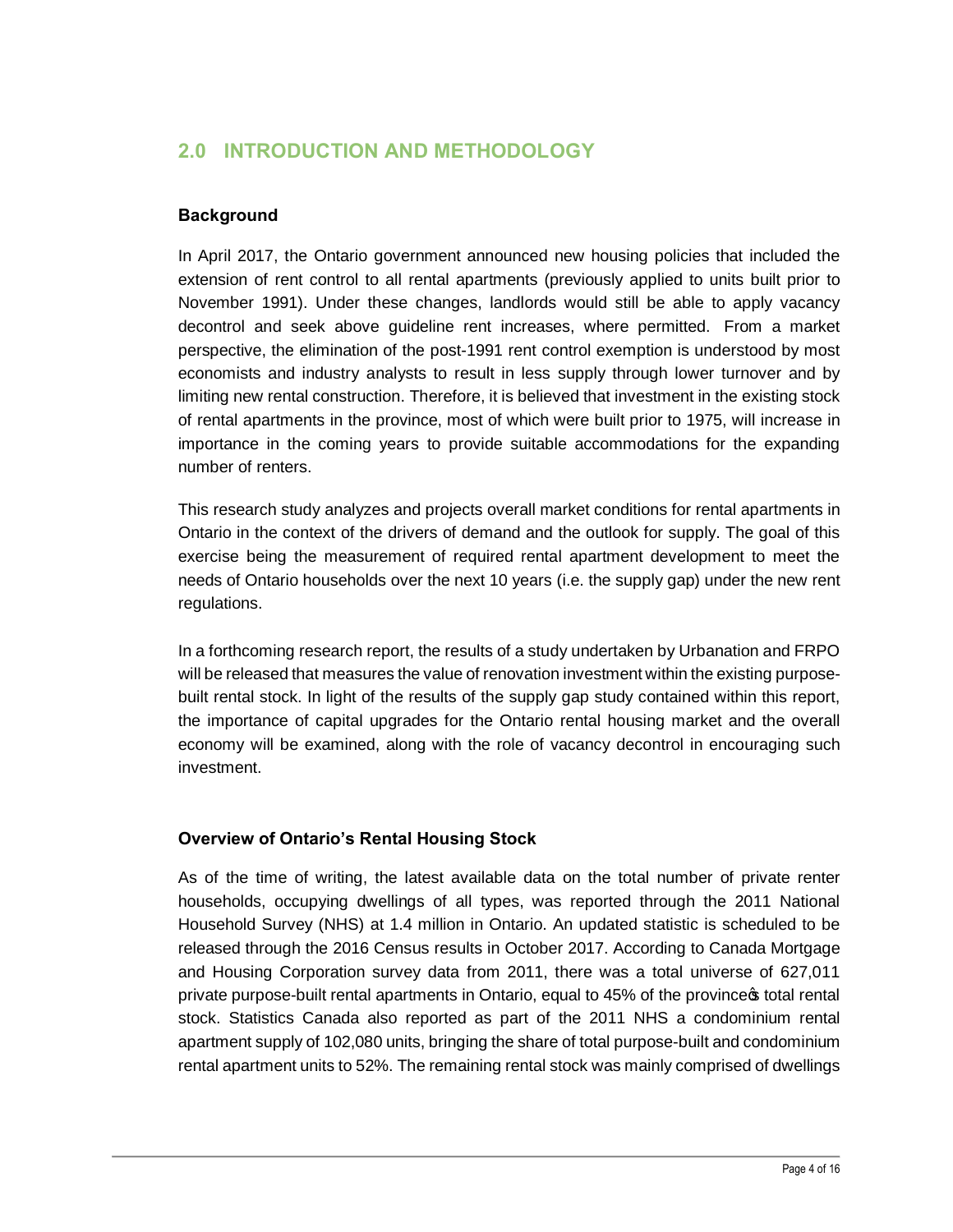categorized as single- and semi-detached houses, row houses, duplex apartments and other secondary suites.

The scope of this study focuses on the supply of purpose-built and condominium apartment rentals in Ontario, due to the availability of more frequent and detailed data than reported for all forms of rental by the Census, as well as the applicability of these rental units to the business of FRPO members.

#### **Demand and Supply Methodology**

This study provides a framework for analyzing and projecting rental demand and supply levels for Ontario. The model employs key factors impacting rental demand and their relative significance as market drivers, and examines supply trends and household formation rates within the purpose-built and condominium rental apartment stock. Other forms of rental housing are excluded, given the infrequent and highly estimated nature of the data releases, which lack annual changes in supply and occupancy rates.

The basic premise used to estimate demand was to first calculate aggregate annual levels of change in the occupied stock of purpose-built and condominium rentals in Ontario. Next the factors that have impacted changes in rental household formation levels over the past 10 years were analyzed. Then using trend-level estimation for key variables including economic growth, job creation, immigration and demographic changes, and ownership affordability, demand for rental apartments was projected each year out to 2026.

Rental supply growth was measured historically by calculating annual changes in the total universe of purpose-built rental apartments, in addition to the stock of condominiums and the share of units used for rental. Shorter-term supply projections were made using recent trends for construction of both forms of rental, with the medium-term outlook based on growth in the proposed inventory of purpose-built rentals and pre-construction condominium activity, with longer-term supply influenced by expected changes in the construction cycle for condominiums, the willingness of individual investors to continue holding units in the rental market, and developer willingness to proceed with new rental projects under the new rent control regulations.

#### **Data Limitations and Note to Readers**

The analysis and projections contained herein have been prepared on the information and assumptions set forth in this report. However, this report relies on information from secondary sources and Urbanation cannot guarantee the accuracy of this data. Moreover, it is not possible to fully document all factors or account for all changes that may occur in the future.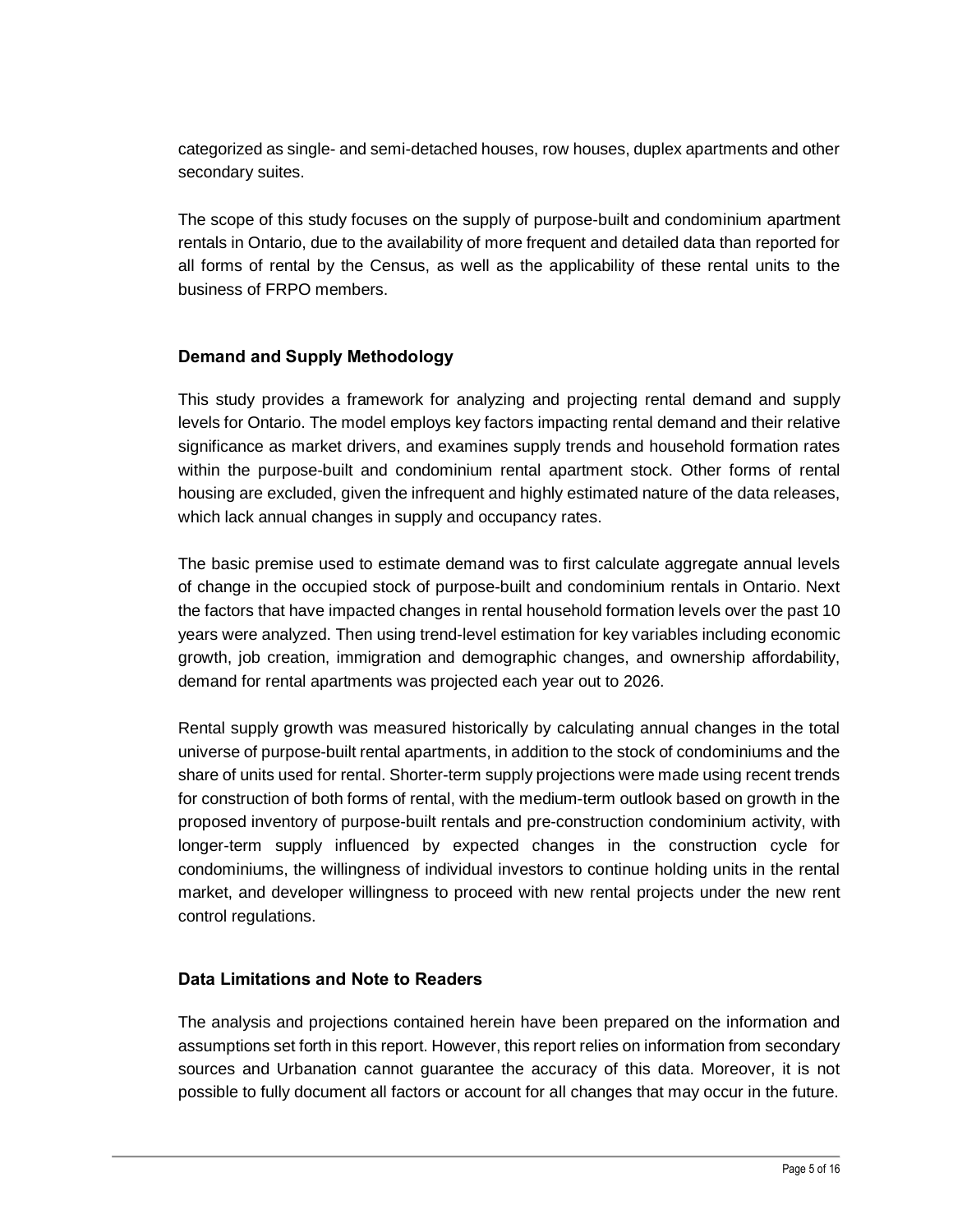# **3.0 ONTARIO RENTAL MARKET OUTLOOK**

#### **3.1 Rental Demand Drivers**

#### **Ontario Economy**

The capacity for a market to experience an expansion in rental demand is rooted in the growth of its economy, which underpins job creation and the formation of new renting households. The Ontario economy has been a growth leader in Canada, with real GDP growth of 2.7% in 2016 — nearly four times the rate of growth for the rest of the country. Ontariog economic growth has been outstripping the Canada average since 2015, and is expected to continue to do so in 2017 and through to 2019, with growth exceeding 3% this year for the first time in over a decade. Toronto is projected to be the fastest growing Metropolitan area in Canada in 2017.



The Ontario unemployment rate fell to 6.5% in 2016, its level lowest since 2007. The rental vacancy rate has been highly correlated with the jobless rate, aside from the 2001-2007 period that witnessed a sharp rise in homeownership rates. Since 2009, the two variables have shown a very close relationship, with each basis point decline in unemployment leading to a 0.6 basis point decline in vacancy. The vacancy rate as of 2016 was 2.1% for Ontario and 1.3% for Toronto, with unemployment expected to fall below 6% by 2018.

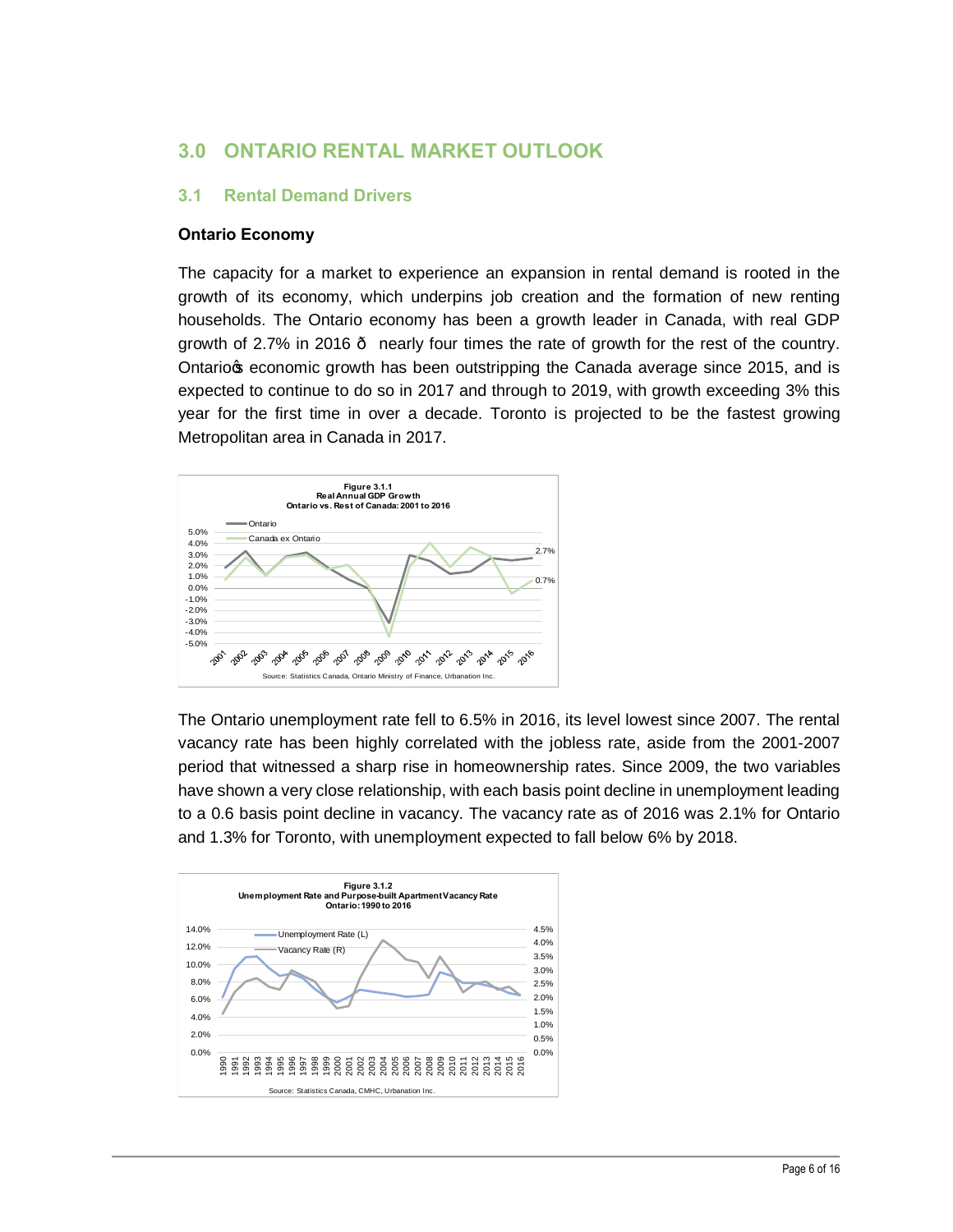#### **Age Profile of Rental Demand**

The latest data released through the 2011 NHS reported household propensities to rent and the distribution of renter households by age range. While households in the 15 to 24 age group were 77% likely to rent, they represented only 8% of total renter households. The propensity to rent dropped off to 46% among 25 to 34 year olds, who represented the highest share of renter households by age segment at 21%. The remaining cohorts had substantially lower propensities to rent, with most representing nearly equal shares of total renters.

With a 30% share of total renter households, the youngest adult segment aged 15 to 34 represents the largest source of new renter household formation.



As the 15 to 24 age group is largely comprised of students, the direct impact of economic growth on rental demand for private units can best be viewed through employment conditions for new graduates aged 25 to 29. The employment ratio (share of population employed) for this age group reached a post-recession high of 79.4% in 2016, representing a substantial rebound after a deep and prolonged decline was suffered between 2009 and 2013.

The expected expansion for the Ontario economy in the next few years should therefore lead to further increases in the employment ratio for younger workers, with lower unemployment contributing to rising rental demand and downward pressure on vacancy rates.

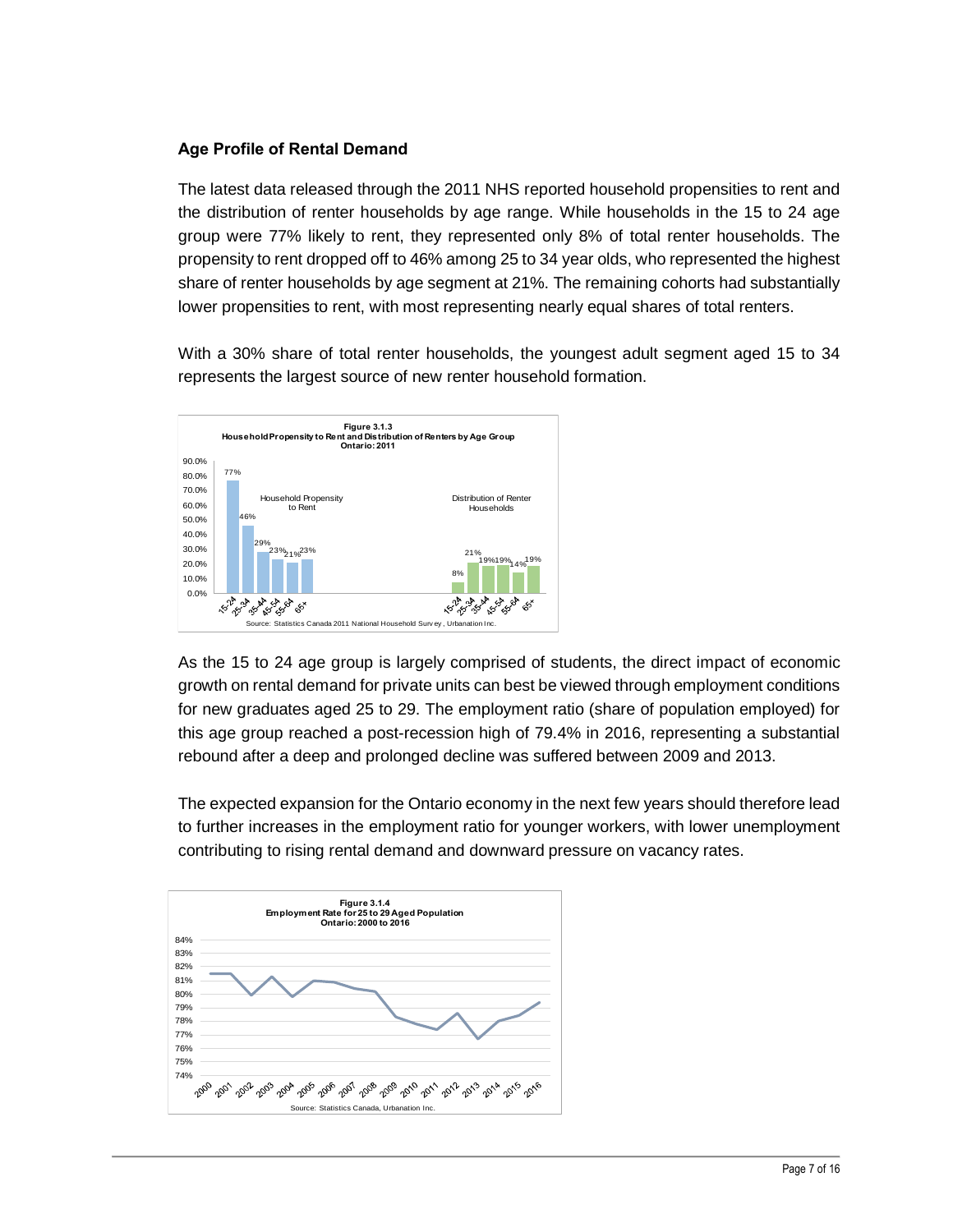#### **Population Projections**

Immigration to Ontario reached an estimated 110,000 in 2016, the highest level since 2010 and 10,000 persons above the level averaged between 2011 and 2015. Higher immigration last year came amid increased economic attractiveness to the province, as well as higher total immigration targets for Canada set at 300,000, an increase of 40,000 over the 260,000 annual base target that was in place between 2011 and 2015, and a level that will be maintained as the target for 2017. At over 90,000 persons, immigration to the GTA last year represented 81% of the provincial total and 30% of the national total.

Other migratory flows to Ontario comprised of net interprovincial migration and nonpermanent residents witnessed a surge in 2016. Net flows from other provinces turned positive at 20,000 persons for the first time in 14 years, while non-permanent residents (many of which are foreign students) reached nearly 63,000 in 2016, a 28-year high.

As the majority of migrants rent upon arrival, the increased inflows to Ontario has acted as a large contributor to rental demand in the province.



Under a medium growth scenario for migration, Ontario population is projected to increase by an average of 184,000 persons annually over the next 10 years  $\cdot$  an increase of 50,000 persons per year compared to the past 10 years. The 15 to 24 cohort (with the highest propensity to rent) is expected to experience flat growth, while the prime renter age segment between 25 and 34 will see accelerated population increases in the next five years, becoming the largest cohort between the ages of 15 and 64 by 2021. Of note, should in-migration prove higher than estimated under this scenario, projected population growth for the 15 to 34 segment will directly benefit.

Of equal importance will be the population changes caused by the aging of the millennial and echo boom generations, as well as the movement of baby boomers into their retirement years. In five years, the 35 to 44 population will become the fastest growing age cohort under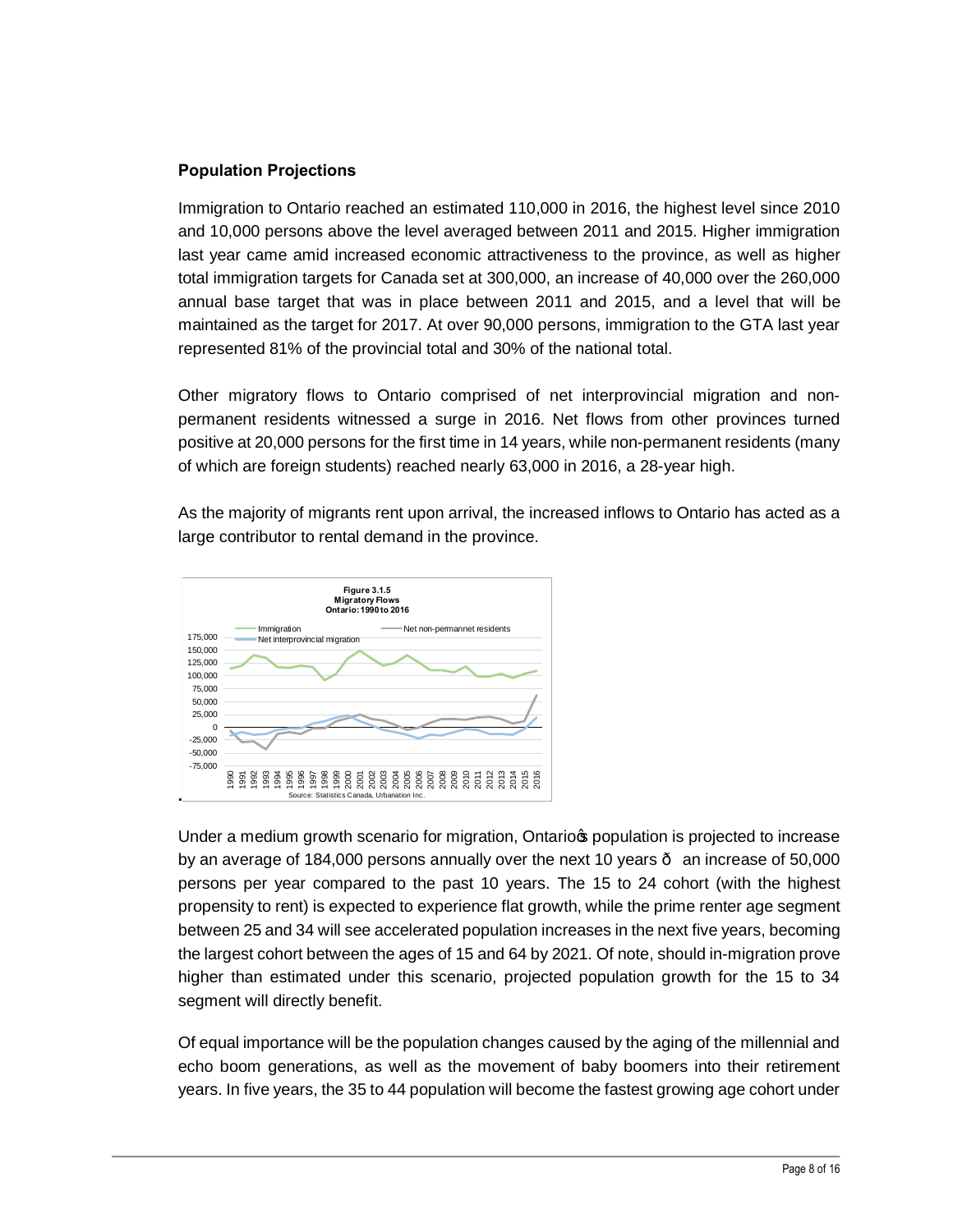the age of 65, with the 65-plus population accelerating quickly in the next decade. With both cohorts representing high percentages of renter households, demand for renting, particularly larger two and three bedroom units, is well positioned to increase from these demographic shifts.



#### **Ownership Affordability**

While projections place a rising share of the population in their first-time buying years in the next decade, affordability challenges should temper home buying demand and lead to a greater share of renter households. Following cumulative growth of 47% in average Ontario MLS prices over the five year period to 2016 (57% in the GTA), mortgage payments associated with buying the average valued home increased to 25% of average household incomes (30% in the GTA)  $\cdot$  the highest level since 1991. Furthermore, over the past several years policies designed to encourage homeownership have been replaced with stricter mortgage insurance qualification criteria that have made it more difficult for first-time buyers to enter the market, compounded by quickly rising down payment requirements as average prices surpassed \$500,000 at the provincial level and \$700,000 in the GTA last year.

Having reached a five decade high of 71.4% in 2011, it is reasonable to assume that homeownership rates in Ontario will either flatten or decline in the next 10 years due to high prices, tighter mortgage policy, and increasing interest rates.

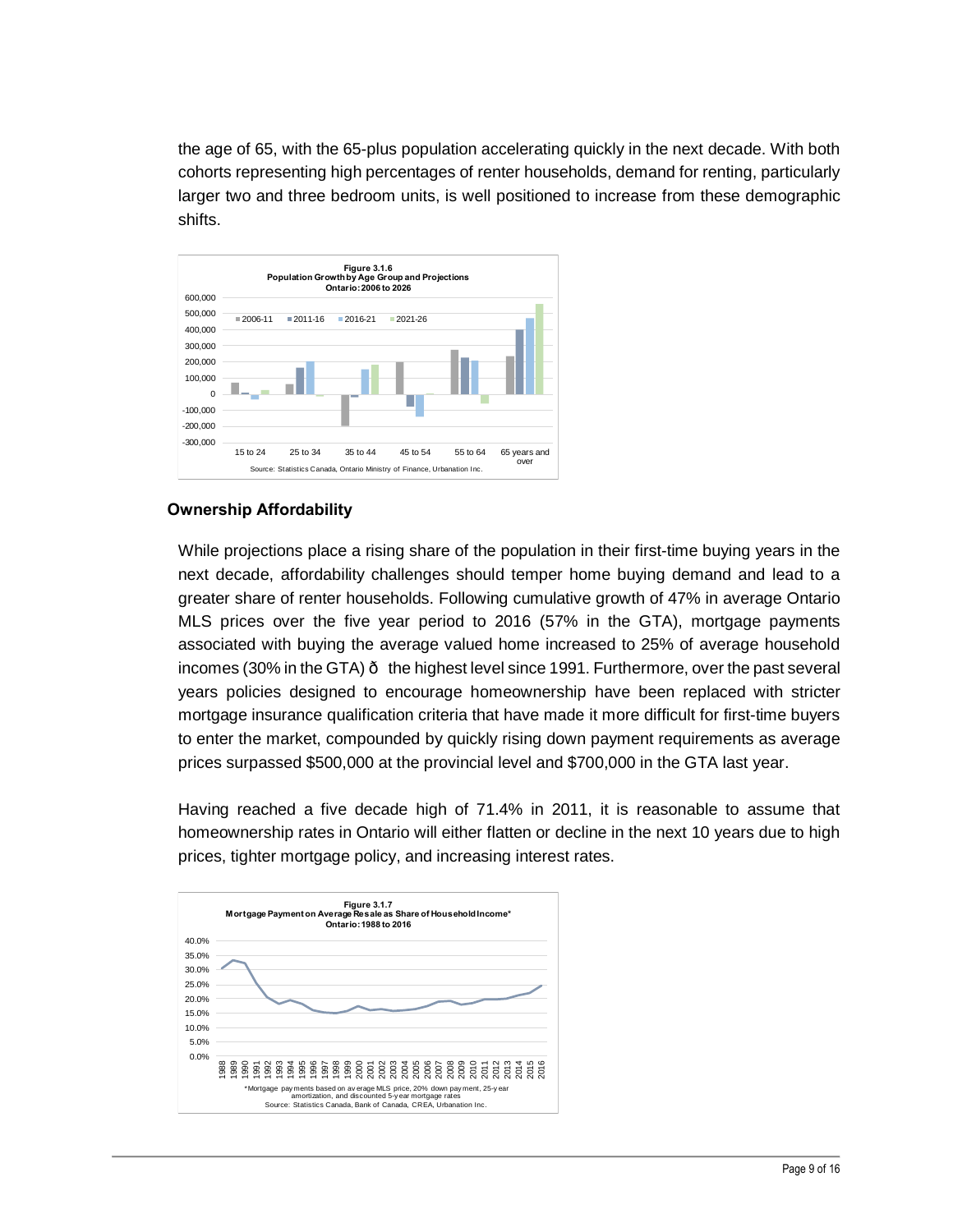In the GTA, the comparative cost of owning and renting the same sized unit can be calculated, showing that the cost of renting condominiums has fallen notably below the cost of owning as of mid-2017, even at an average monthly rent of over \$2,000. Home prices in the GTA have soared by over 25% in the past year. While condominium price have levelled off in recent months following the Ontario government of Fair Housing Plan, the cost gap between renting and owning remained at its highest level in over five years.



#### **3.2 Rental Supply Outlook**

Purpose-built rental apartment development in Ontario reached 12,500 units under construction as of mid-2017 (5,800 in the GTA), more than doubling over the past decade and reaching its highest level since the 1980s. Nonetheless, the recent rental construction boom remained dwarfed by the volume of condominiums under development. While moderating from a peak of over 60,000 units in 2014, more than 50,000 condominiums were under construction as of Q2-2017 (45,000 in GTA), more than four times the level of purposebuilt construction. The condominium boom has been ongoing since the early part of the new millennium, overtaking low-rise construction as the dominant form of new home development in the province due to changes to housing affordability, land availability, provincial policies targeting intensification, and an increased presence of investors.

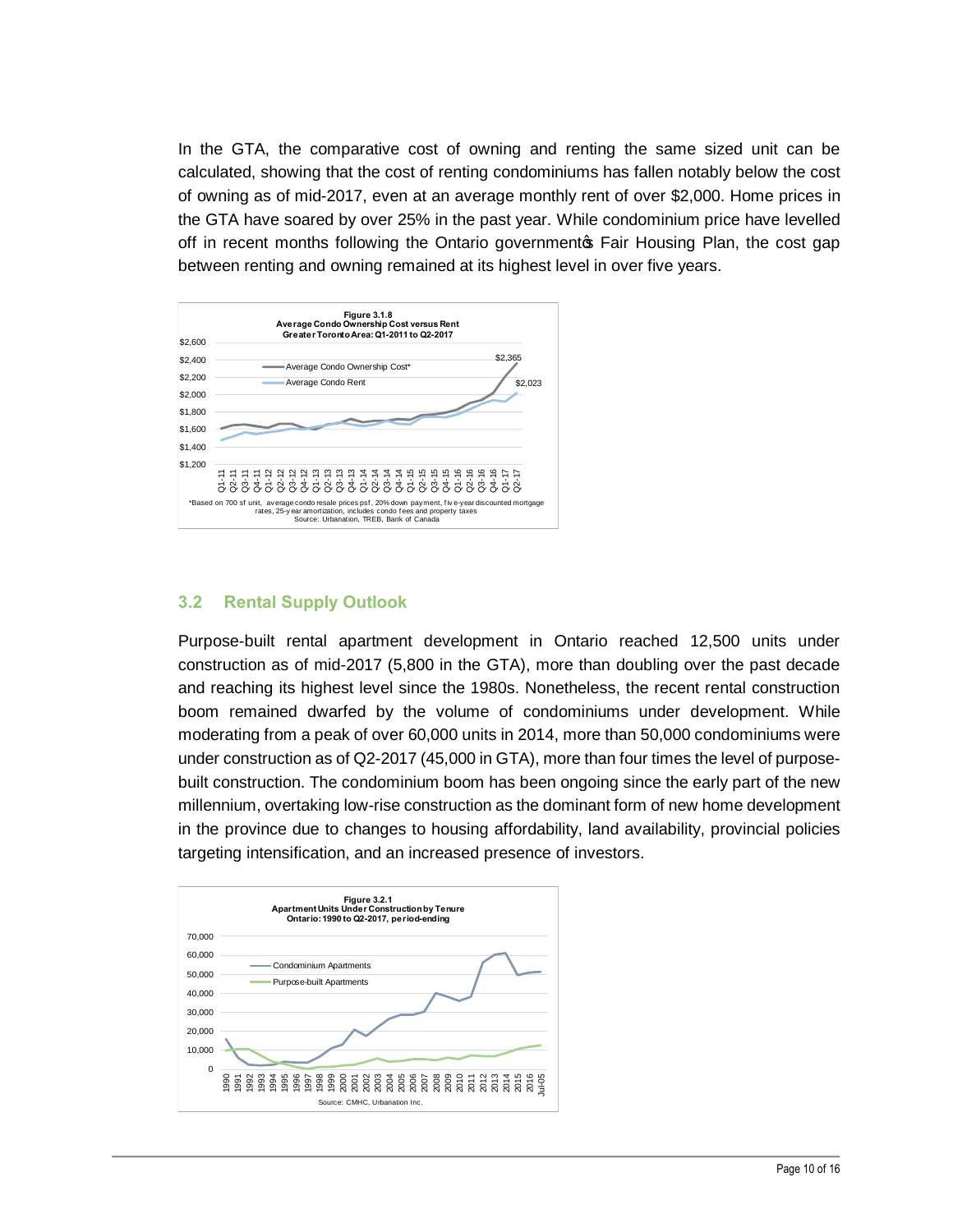Although condo development continues to far outnumber purpose-built rental construction, a significant share of secondary rental units are found within the condominium stock. According to 2016 survey data reported by CMHC, one-third of all condos in the Toronto CMA were used as rentals, equal to 117,000 units or 38% of Torontors total purpose-built rental stock. It the been noted in CMHC to rental reports and Urbanation to own research that upwards of 50% of all newly completed condominiums in recent years in Toronto were used as rentals. CMHC also began surveying the stock of condo rentals in other major metropolitan areas in Ontario, with rental shares ranging from 21% in Hamilton to 36% in London. Across the five CMAs surveyed, the total number of condos used as rentals was 135,000 units, which compares to a total purpose-built rental apartment universe of nearly 638,000.



The near-term outlook for rental construction in Ontario can be seen through housing starts trends for both purpose-built and condominium units. As of Q2-2017, 12-month starts for purpose-built rentals fell below 6,000 units for the first time since 2014, after averaging 6,500 units per year in 2015 and 2016. Meanwhile, condominium starts declined to under 22,000 units — below the five year annual average from 2012 to 2016 of 24,000 units. While starts for both forms of apartments remained near recent highs in mid-2017, the recent slowdown indicates construction volumes and completions are set to moderate in the near-to-medium term.

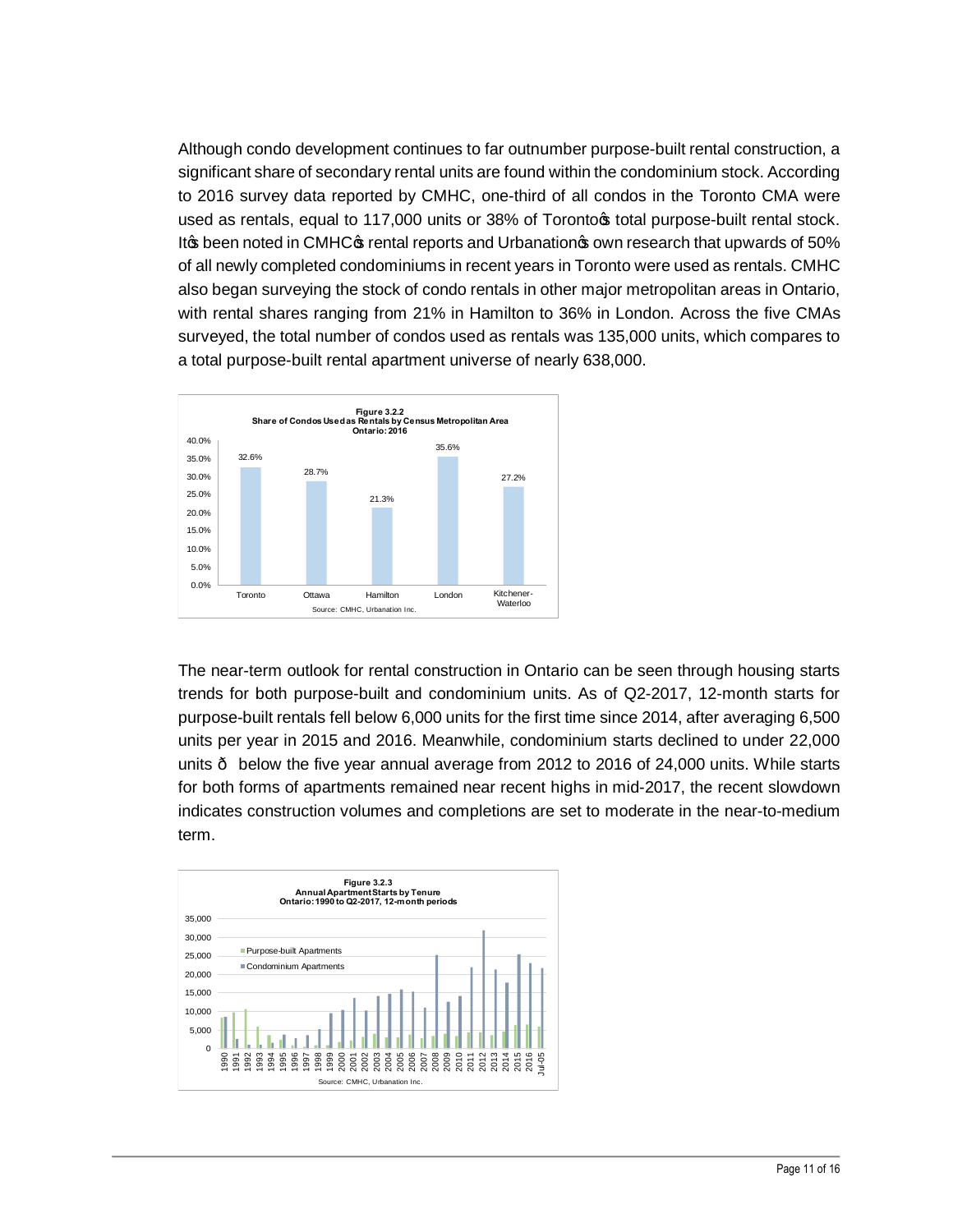Somewhat longer-term construction trends for condominiums at the GTA level can be seen through new condominium apartment sales levels, as the majority occur early in development at the pre-construction stage. In the 12 months to Q2-2017, new condo sales reached a record high of 36,000 units, building off the year-end high of 27,000 sales in 2016 and representing 80% growth over the 10-year annual average of 20,000 sales. With investors believed to be the driving force behind the surge in pre-sales, a rising share of new units intended for the rental market can be expected. The GTA represents 85% of condos under construction in Ontario.



Longer-term purpose-rental construction trends is also tracked at the GTA level through development applications. As of Q2-2017, the total proposed inventory of purpose-built rental projects reached 30,400 units, which was 58% higher than a year ago (19,207) and more than three times higher than two years ago. Following the announcement of the extension of rent controls to new buildings, the number purpose-built rentals proposed for development continued to increase in Q2-2017, although at a much slower rate than previous quarters.

Since the data was compiled in early July, preliminary information indicates that at least four projects totalling approximately 1,000 units that are either under construction or proposed for development have indicated a change in tenure from purpose-built rental to condominium.

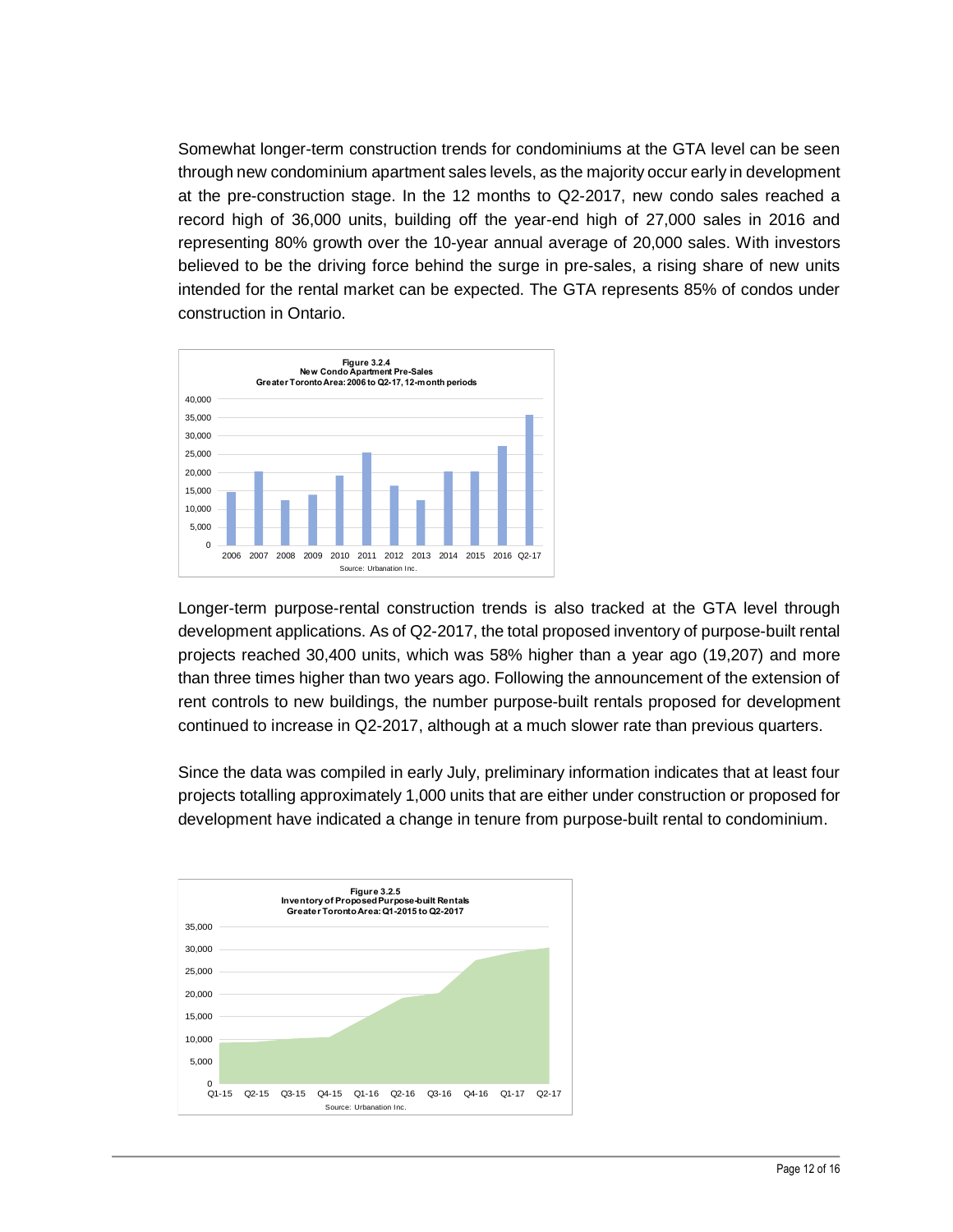#### **3.3 Rental Demand vs. Supply Projections**

Reflecting the demand and supply factors addressed in the previous sections, the estimated level of total rental apartment household formation can be calculated on an annual basis to 2016 using CMHC survey data. The 29,000 rental households formed through the purposebuilt and condominium sectors in Ontario last year represented a multi-decade high, comprised of a gain of 22,600 condominium renters and 6,700 purpose-built renters. Total renter household formation exceeded the increase in supply by nearly 3,000 units.

The growth in condo rental household formation in Ontario, which has averaged an estimate of 20,000 units per year since 2013, reflected continued growth in the stock, an increase in the share of units used as rentals to 40%, and a drop in vacancy to a seven-year low of 1.1%. Condominiums have represented 88% of the net growth in rental supply over the past decade in Ontario, and 97% in the GTA.

Demand for purpose-built rental apartments notably outweighed growth in the stock last year, as supply increased by 4,900 units and household formation totalled 6,700 units. Over the past decade, the annual level of purpose-built rental household formation has surpassed the level of supply growth by an average of 1,000 units per year.

| Table 3.3.1<br>Purpose-built and Condominium Rental Apartment Household Formation Rates<br>Ontario: 2006 to 2016 |                                        |                 |          |                                                                                          |            |                        |                                        |                                  |                                                      |                                                                              |  |
|------------------------------------------------------------------------------------------------------------------|----------------------------------------|-----------------|----------|------------------------------------------------------------------------------------------|------------|------------------------|----------------------------------------|----------------------------------|------------------------------------------------------|------------------------------------------------------------------------------|--|
|                                                                                                                  | Purpose-<br>built Rental<br>Apartments | Vacancy<br>Rate | Stock    | Purpose-built<br>Change to Rental Household Condo Rental Condos used<br><b>Formation</b> | Apartments | Share of<br>as Rentals | Condo<br>Rental<br><b>Vacancy Rate</b> | Change to<br><b>Rental Stock</b> | <b>Condo Rental</b><br>Household<br><b>Formation</b> | <b>Total Purpose-built</b><br>and Condo Rental<br><b>Household Formation</b> |  |
| 2006                                                                                                             | 622,648                                | 3.4%            | 3,094    | 5,467                                                                                    | 76.756     | 26.1%                  | 0.4%                                   | 11,810                           | 12,055                                               | 17,522                                                                       |  |
| 2007                                                                                                             | 622,283                                | 3.3%            | $-365$   | 270                                                                                      | 71,140     | 23.4%                  | 0.7%                                   | $-5,616$                         | $-5,795$                                             | $-5,525$                                                                     |  |
| 2008                                                                                                             | 622,465                                | 2.7%            | 182      | 3,911                                                                                    | 75,991     | 23.8%                  | 0.4%                                   | 4,851                            | 5,027                                                | 8,937                                                                        |  |
| 2009                                                                                                             | 625,086                                | 3.5%            | 2,621    | $-2,450$                                                                                 | 84,187     | 25.3%                  | 0.9%                                   | 8,195                            | 7,735                                                | 5,285                                                                        |  |
| 2010                                                                                                             | 624,051                                | 2.9%            | $-1,035$ | 2,746                                                                                    | 86,332     | 24.6%                  | 1.7%                                   | 2,146                            | 1,427                                                | 4,173                                                                        |  |
| 2011                                                                                                             | 627,011                                | 2.2%            | 2,960    | 7,263                                                                                    | 102,080    | 27.5%                  | 1.6%                                   | 15,748                           | 15,619                                               | 22,883                                                                       |  |
| 2012                                                                                                             | 628,005                                | 2.5%            | 994      | $-912$                                                                                   | 108,274    | 28.1%                  | 1.4%                                   | 6,194                            | 6,342                                                | 5,430                                                                        |  |
| 2013                                                                                                             | 627,635                                | 2.6%            | $-370$   | $-988$                                                                                   | 130,544    | 32.4%                  | 1.9%                                   | 22,270                           | 21,203                                               | 20,215                                                                       |  |
| 2014                                                                                                             | 629,522                                | 2.3%            | 1,887    | 3,727                                                                                    | 151,471    | 36.1%                  | 1.3%                                   | 20,927                           | 21,451                                               | 25,177                                                                       |  |
| 2015                                                                                                             | 632,938                                | 2.4%            | 3.416    | 2.704                                                                                    | 168.205    | 36.9%                  | 1.8%                                   | 16.734                           | 15.643                                               | 18,347                                                                       |  |
| 2016                                                                                                             | 637,801                                | 2.1%            | 4,863    | 6,660                                                                                    | 189,743    | 39.8%                  | 1.1%                                   | 21,538                           | 22,620                                               | 29,280                                                                       |  |

Source: CM HC, Statistics Canada, Urbanation Inc.

A key consideration with respect to the projected growth of both purpose-built and condo rental supply is the extension of rent control to new units. While it is unknown how exactly developers and investors will ultimately respond to this change in the log-run, the immediate impact is expected to be a slowdown in purpose-built rental development applications and a conversion of some planned projects to condominium, which will limit rental starts and completions levels in the next few years. Condo rental investment and the share of units used as rentals will likely edge up slowly going forward, as the large volume of investor-owned units coming to completion in the coming years starts to become offset by increased investor sales as ownership carrying costs exceed allowable rent increases.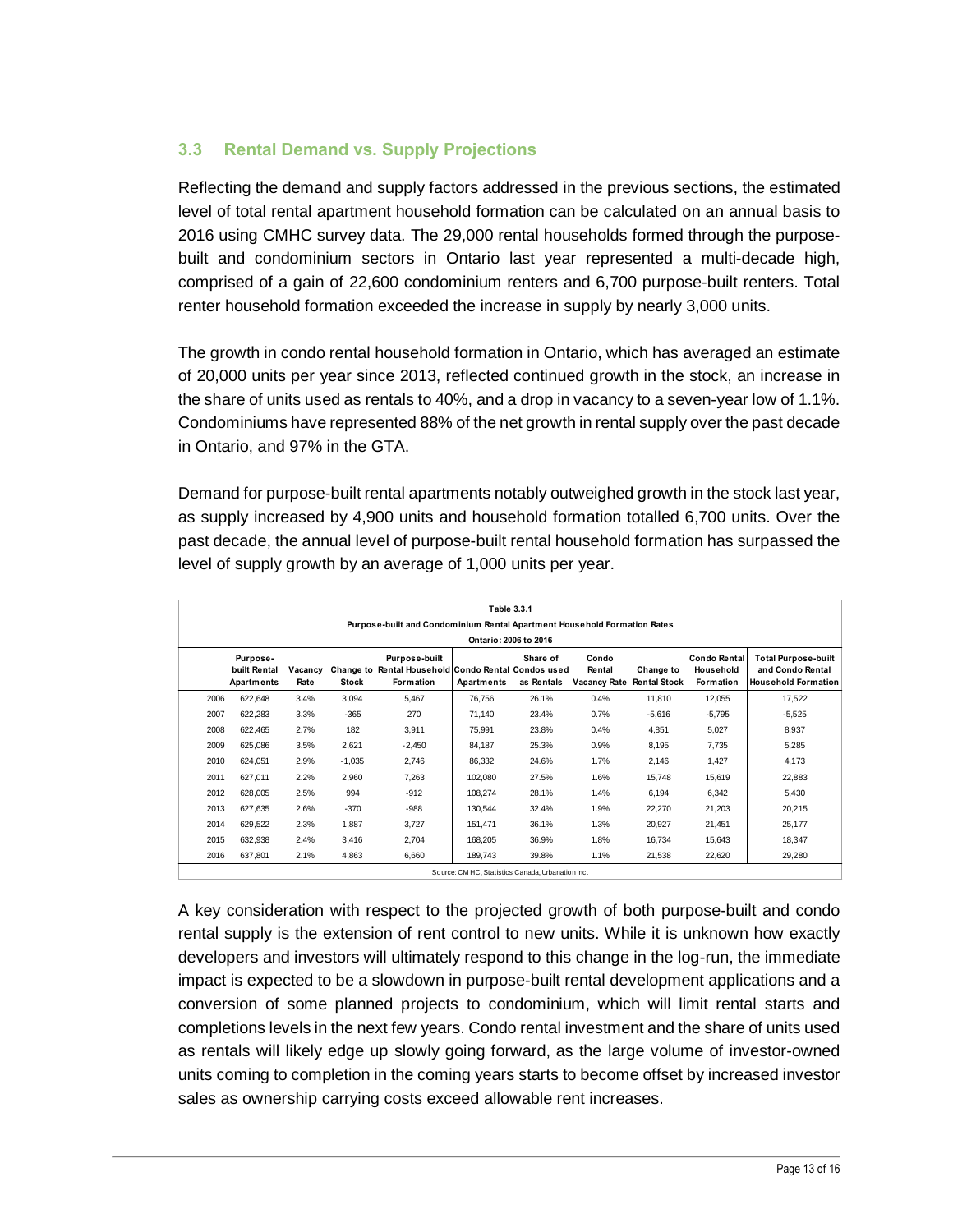#### **Supply Gap Projections**

In consideration of the factors affecting the demand and supply for rental apartments in Ontario outlined in previous sections, Urbanation has estimated the annual level of demand across both forms of rental against projected increases in supply for the province during the next 10 years.

Using 2016 household formation rates as a launch pad for demand (which can be viewed as conservative given the low levels of vacancy), an annual rate of growth is projected at approximately 3% over the next 10 years, leading to an annual average level of demand for roughly 34,000 purpose-built built and condominium rentals. Supply levels are expected to see some growth in the next couple years due to the elevated inventory of apartments currently under construction, before retreating for a short period due to the recent moderation in construction starts. However, the surge in new condo sales witnessed during the past two years will lead to higher completions by 2021 that will almost close the gap between rental demand and supply temporarily. As new condo construction inevitably converges to a more sustainable pace and investors experience an accumulation of cost increases that make it difficult to continue holding rentals under controlled revenue growth, supply will moderate in the second half of the forecast period, again widening the gap between demand.

The outlook for rental supply is expected to continue to be heavily influenced by construction cycles in the condo sector. It is assumed that purpose-built rental supply will experience modest and steady growth over the forecast period, reflecting general hesitation amongst developers in a rent-controlled environment, but also attractive market rents for units reaching the open market through the application of vacancy decontrol.

Over the entire 10-year forecast period, rental demand is projected to outweigh supply by approximately 57,500 units, or 5,750 units annually, potentially reaching as high as 10,000 units in 10 years. It to important to note that the projected levels of demand are unlikely to follow a consistent linear path, and there will be periods where demand may meet, fall below, or further exceed supply beyond these trend levels. The demand projections also wond necessarily translate into household formation rates, as growth in renter households is ultimately restricted by available supply, which is dependent upon vacancies, completions, and turnover, all of which are expected to be restrained.

It as also important to note that the supply gap of 5,750 units per year does not necessarily represent the level of additional rental development required to bring the market into a state of balance, but rather represents a level that keeps conditions from worsening over time. At present, the market would need a minimum of an additional 5,000 rentals to raise the vacancy rate back up to its long-term average. As such, it can be argued that the total required amount of additional rental supply over the next decade is at least 62,500 units (6,250 per year).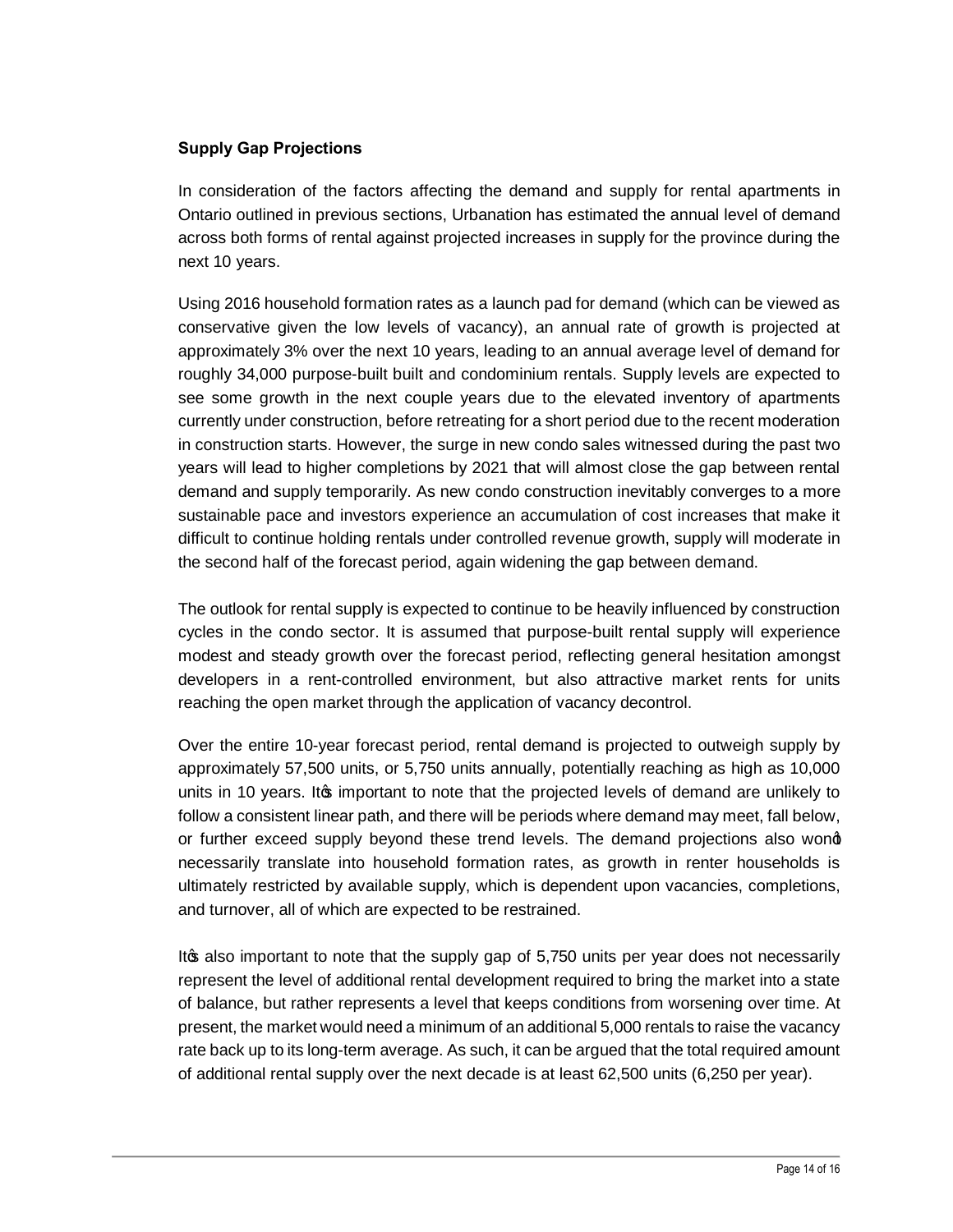Although the gap between rental demand and supply is expected to widen across the province, the GTA will experience a disproportionately large imbalance due to stronger demand forces relative to supply. While representing 90% of condominiums under construction in Ontario, the GTA has less than a 50% share of the province to purpose-built rental development underway. In fact, there is currently only one rental unit under construction per 1,000 population in the GTA, compared to a ratio of over three units in Vancouver and two units in Montreal.



#### **Market implications**

The projections indicate a substantial imbalance between rental demand and supply in the Ontario marketplace over the next decade, which could potentially reach crisis levels in the absence of a meaningful increase in new purpose-built development. Already low vacancy rates will face further compression, leading to intense competition among households seeking rental accommodations and resulting in declines in turnover rates and delays in household formation.

The projections call for an average annual increase in purpose-built rental development of 6,250 units per year to satisfy demand (the majority required in the GTA), which means the level of rental starts averaged over the past few years would need to double immediately and eventually triple as growth in demand compounds.

Under the baseline scenario presented, the majority of supply growth and new rental household formation will remain concentrated in the condominium market. In this regard, the encouragement of investment in the existing stock of rentals will be vital. Lost future purposebuilt rental development caused by the extension of rent control to new buildings, and a less predictable secondary market, will inevitably squeeze supply and result in rising premiums within the newer stock, pushing demand towards older and more affordable rental buildings. Therefore, significant investments in upkeep and renovation expenditures will be needed to ensure Ontariors renting population has suitable accommodations.